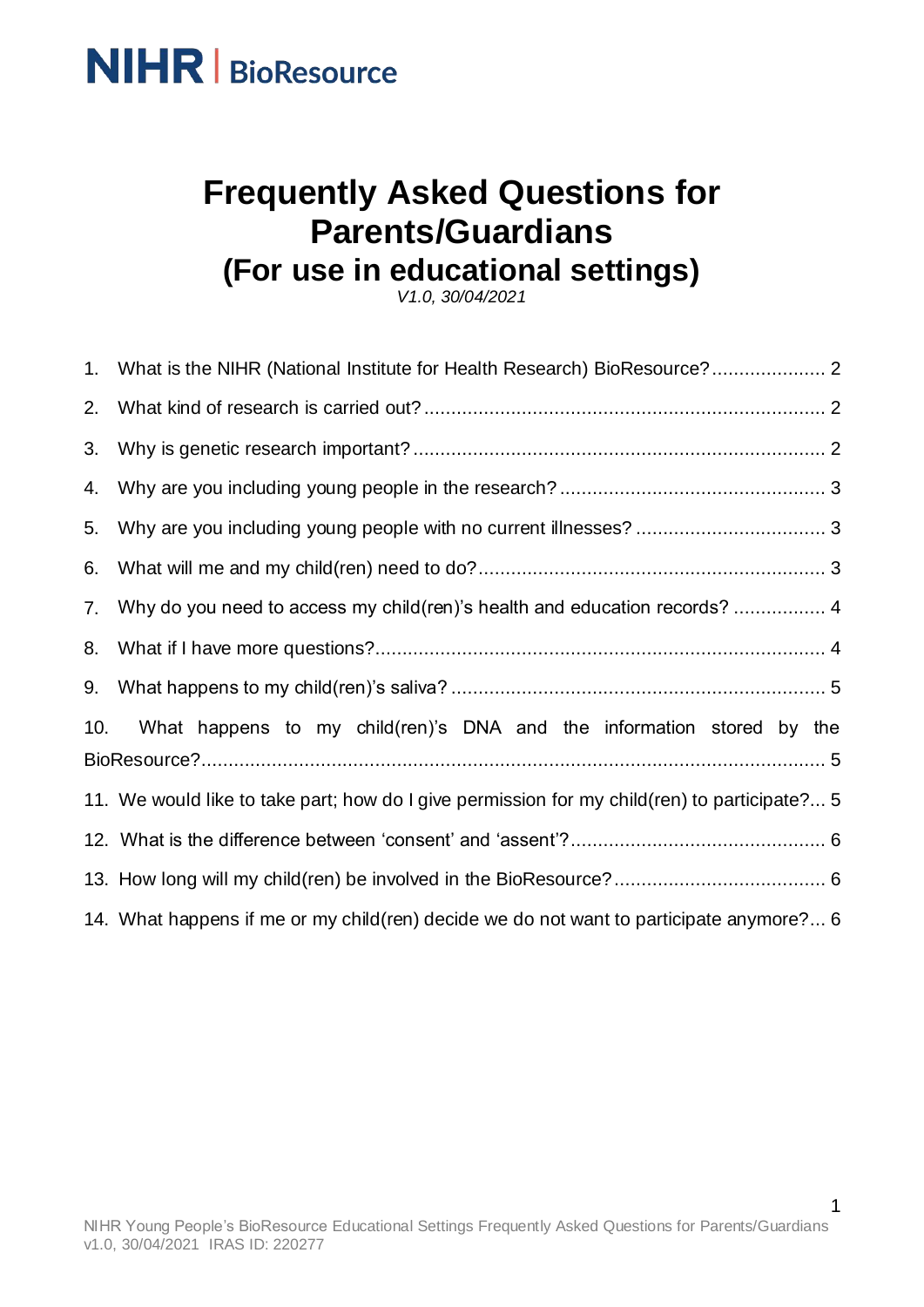#### <span id="page-1-0"></span>**1. What is the NIHR (National Institute for Health Research) BioResource?**

The NIHR BioResource provides a way for researchers to contact individuals who have agreed to volunteer to help with research studies. Each person who agrees to help, provides information related to their health and lifestyle, as well as biological samples including DNA. This information is stored securely by the BioResource.

The BioResource can contact people on behalf of researchers and ask them to participate in research studies based on their personal characteristics, such as their genetics, or whether they have suffered from a particular illness either in the past or currently.

The NIHR BioResource has been active for over ten years and has over 200,000 people volunteering. This includes healthy people and those suffering from illnesses such as Inflammatory Bowel Disease, Depression and Anxiety, and COVID-19.

Further information about the NIHR BioResource can be found here: [NIHR BioResource](https://bioresource.nihr.ac.uk/)  [Home Page.](https://bioresource.nihr.ac.uk/) You can also view this animation which gives a good summary: [https://youtu.be/BR0mvJh7Cxk.](https://youtu.be/BR0mvJh7Cxk)

#### <span id="page-1-1"></span>**2. What kind of research is carried out?**

Most of the research involves understanding the role that genetics plays in disease. For example, we now know that some people are more likely to respond to certain heart medications depending on their genetics. We also know that genetics makes some people more likely to get some forms of cancer earlier in life. Researching this means we can develop ways to identify cancers earlier, giving more people a better chance of a full recovery. Researchers want to explore the genetics of a range of diseases to understand more about how to identify illnesses early, what causes illnesses, and what treatments work best for which people.

#### <span id="page-1-2"></span>**3. Why is genetic research important?**

Genetic research is seen as one of the key opportunities to transform medicine and improve the health of our nation in the coming years. A lot of progress has been made already. For example, we are able to test the genetics of cancers and choose specific drugs that are more likely to cure people. We can also now carry out rapid tests for children with diabetes to select which medication will work best for them. This means that many are able to avoid painful daily injections and have tablets instead. We are also starting to understand that environmental factors, such as where you live or the experiences you have in the first 25 years of life can interact with your genetics and affect the severity of diseases you get later in life – such as heart disease or cancer. Understanding how genetics makes a person more likely to get a disease, or suffer from a more severe form, and to understand which medicines will work best for them depends on researchers being able to study our genetic makeup.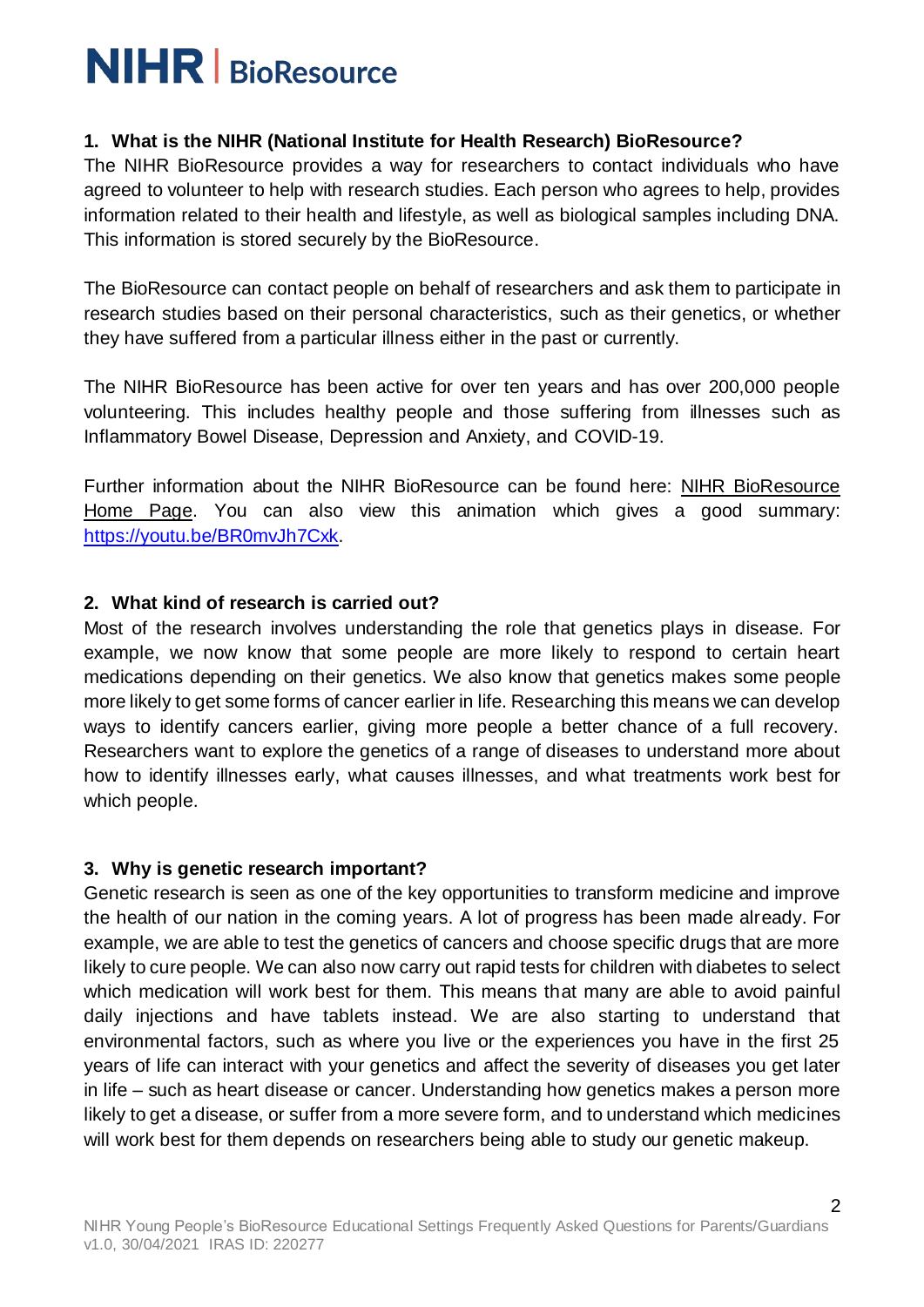#### <span id="page-2-0"></span>**4. Why are you including young people in the research?**

A lot of the research in the field of genetics has focussed on common adult diseases. However, genetics also plays an important role in many childhood diseases. For example, we know that genetics can affect the likelihood of getting infections as a child or developing mental health problems early in life. Although there are a lot of volunteers already participating in genetic research through the BioResource, these are mainly adults. Because it is so important to study childhood diseases, we are now focussing our attention on identifying young people between 11 and 15 years old who would like to help in these research studies.

To make all this possible the NIHR BioResource is launching a '*Young People's (YP) BioResource*' (abbreviated YP-BR).

#### <span id="page-2-1"></span>**5. Why are you including young people with no current illnesses?**

Perhaps one of the most important groups in any research study is the group of people who are called the 'healthy control group'. This is a group of individuals with no specific disease who act as a comparison group for people with a known illness. By having a group of 'healthy controls', researchers can compare different things in the 'disease' and 'healthy control' groups to understand what is different about those who have the illnesses.

One of the first things that the YP BioResource aims to do will be to create this important 'healthy controls' group for young people. So, we are starting by inviting young people from the general population to join the programme, with their parent's/guardian's permission.

#### <span id="page-2-2"></span>**6. What will me and my child(ren) need to do?**

The key steps to join the NIHR YP BioResource are:

- First, we will invite you to an information session, where we will talk to you and your child(ren) about the project and ask if you want to help. You can ask us any questions you like and you don't have to agree if you don't want to.
- You and your child(ren) give permission to take part by completing the consent forms.
- Your child(ren) will be asked to fill out a questionnaire about their health (e.g. general health and any illnesses they have suffered in the past or currently), personal characteristics (e.g. height, weight, if they are left or right-handed), their lifestyle (e.g. if they are vegetarian, and how much exercise they take). They will have the option to complete a second questionnaire about their free time, family, friends and school.
- Your child(ren) will also be asked to dribble into a saliva pot. You will be asked to post this back to the BioResource in a pre-paid addressed package that just needs to be put into the post box. We will use the saliva sample to analyse your child(ren)'s DNA and the details of your child(ren)'s genetics will be stored by the BioResource.
- We will also need your permission to access relevant sections of your child(ren)'s medical, social care and education records. We may contact their GP or use their NHS number or other personal details (e.g. name, date of birth) to access these records.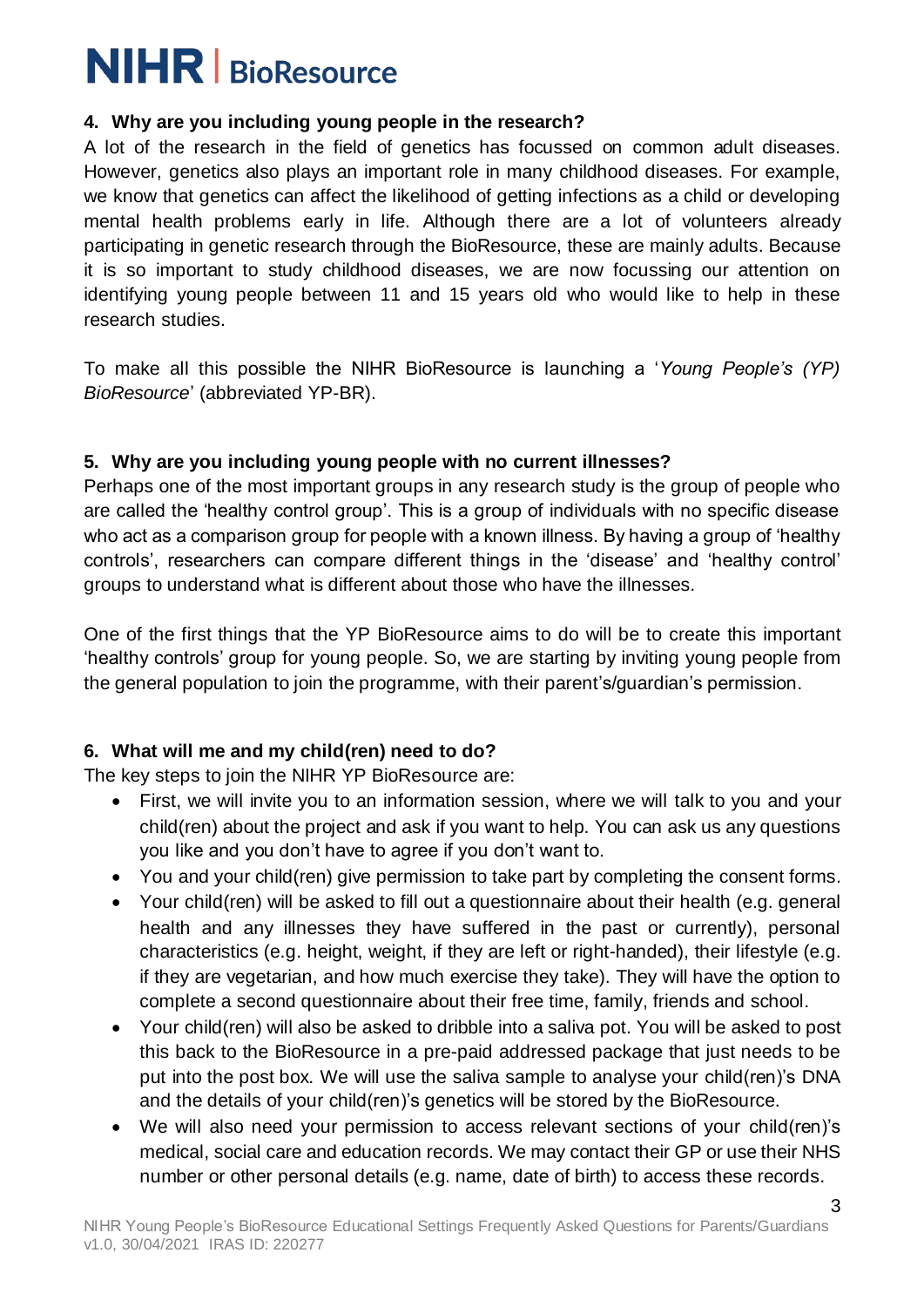Once you have consented (given permission) and your child has assented (agreed they want to participate), your child(ren) will become members of the NIHR YP BioResource. People who join the YP BioResource can be contacted and invited to take part in specific studies. Participating in a study might involve different things, for example, answering more questionnaires about a specific issue or additional tests, for example, a blood test. For each study, young people and their parents/guardians will be given all the details and they can choose whether they wish to participate or not. Involvement in these additional studies is completely voluntary – there will be no pressure to take part, and young people can choose not to participate at any time.

#### <span id="page-3-0"></span>**7. Why do you need to access my child(ren)'s health and education records?**

We know that our health is impacted by lots of different things like our genes, the environment and how work or school is going. When we talk about 'environment' we mean the things that make up a young person's day to day experiences – it can include things like where they live, what part of the country they live in, if its rural or in a city, the structure of their family or the kind of school they go to. Research is showing that a person's genetic makeup can affect how they cope with different environments. We want to study how this affects health and wellbeing.

One example of how we might use medical records is the study of COVID-19. Thankfully, COVID-19 infection affects very few children, however a small number do get the illness, and they can also become unwell with it. Even though most children don't get COVID, we don't know whether vaccinating all children will stop those very few from catching it. By linking to participants' health records, we can learn about whether they have had COVID, if they get it severely, who has been vaccinated, and whether their genetics plays a role in this.

Another example is young people's health and wellbeing. We know it can be affected by environmental things like health, home circumstances, where they live, and how they do at school. We would like to invite young people to take part in studies looking at mood and the range of things that affect it, and how genetics can play a part. A person's social care and education records can help us study these links.

So far we have started to explore this with adult COVID, mental health problems and eating disorder studies – we now want to understand how it might work for young people.

#### <span id="page-3-1"></span>**8. What if I have more questions?**

To learn more about the BioResource and help you make a decision about whether to participate or not, you and your child(ren) will be asked to attend an information session that will provide explanations on how the research works and what is involved. This will be held [via a video-conference, and will include up to 25 families who are interested in learning more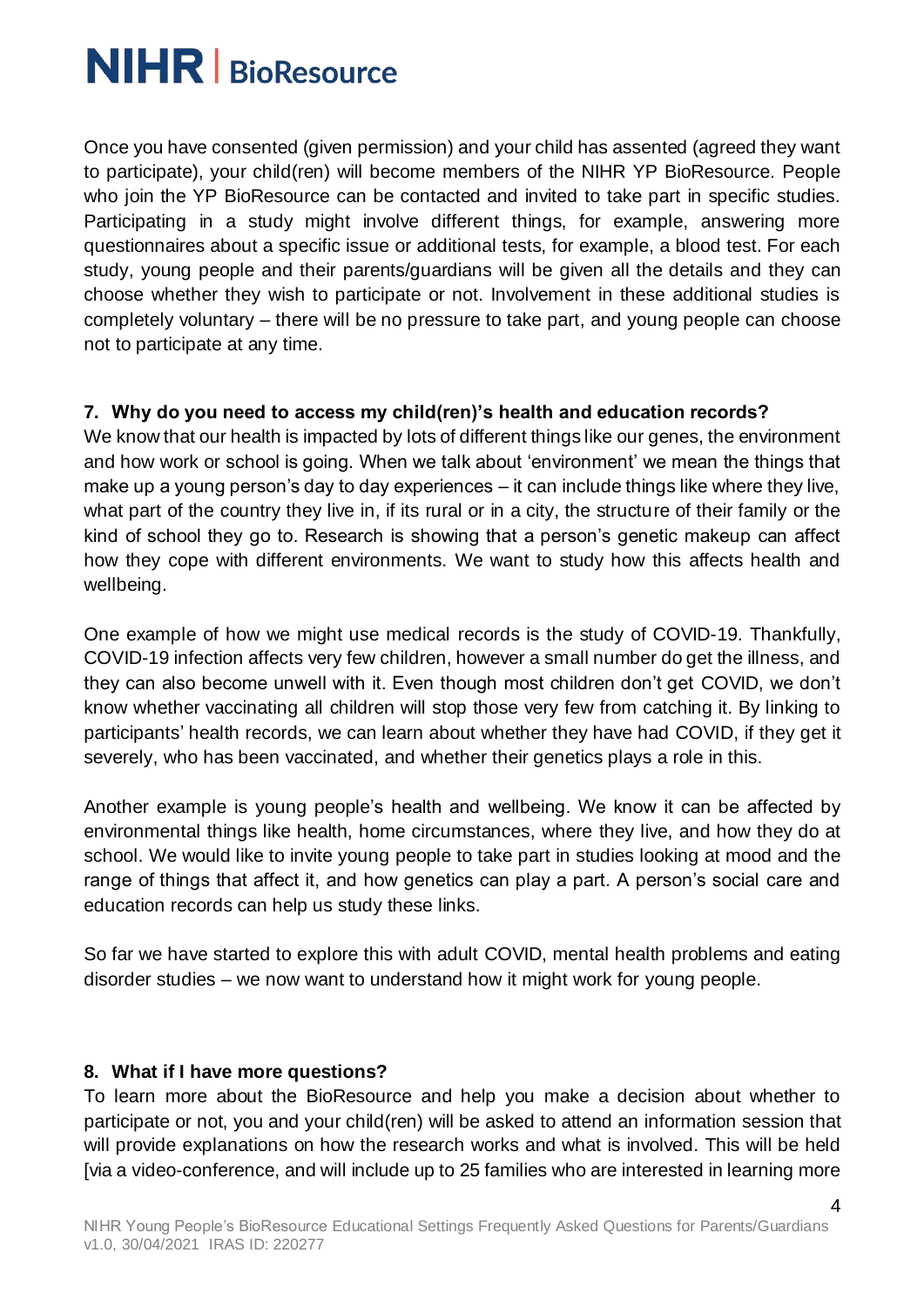about the research. You will not be required to have your camera on during this session. If you register to attend the information sessions, you will be sent a participant pack that contains further information. This is so that you can see what is involved in more detail in advance of the information session. The information session will involve a 15 minute presentation by the BioResource team and then allow for up to 30 minutes of questions from families. At this point the information session will have finished, and families can leave without missing any information. However, if any families have any other questions that have not been answered, we will continue the session for another 30 minutes/insert details of information session if conducted differently/face-to-face *(delete as appropriate)*].

### <span id="page-4-0"></span>**9. What happens to my child(ren)'s saliva?**

Your child(ren)'s saliva sample will be assigned a unique study number and will be stored in a laboratory. The saliva in the sample pot will be analysed by extracting the DNA to get a reading of your child(ren)'s genetic profile. Any remaining DNA or saliva will be stored at the laboratory for future use by the BioResource.

### <span id="page-4-1"></span>**10.What happens to my child(ren)'s DNA and the information stored by the BioResource?**

DNA samples will be stored and other researchers may seek access to samples and related data, but your and your child's personal details will never be released to researchers without your knowledge. Samples will be kept in secure locations.

Best ethical and legal practice will be followed to ensure that your and your child(ren)'s information will be handled in confidence. Samples will be labelled with a unique sample study number and information from genetic and other tests will be stored separately from personal details in secure databases. Access to personal details will only be available to necessary members of the NIHR BioResource and regulatory authorities who check that this study is being carried out correctly.

### <span id="page-4-2"></span>**11. We would like to take part; how do I give permission for my child(ren) to participate?**

The steps to giving permission are:

- You and your child(ren) attend the virtual information evening (or face-to-face session if they become available).
- You give permission for your child(ren) to participate by giving 'consent' to join the BioResource.
- Your child(ren) agree(s) to participate by giving 'assent' to join the BioResource.

Children of parents/guardians who do not consent will not be invited to participate. You can withdraw consent at any point and your child(ren) will be removed from the BioResource.